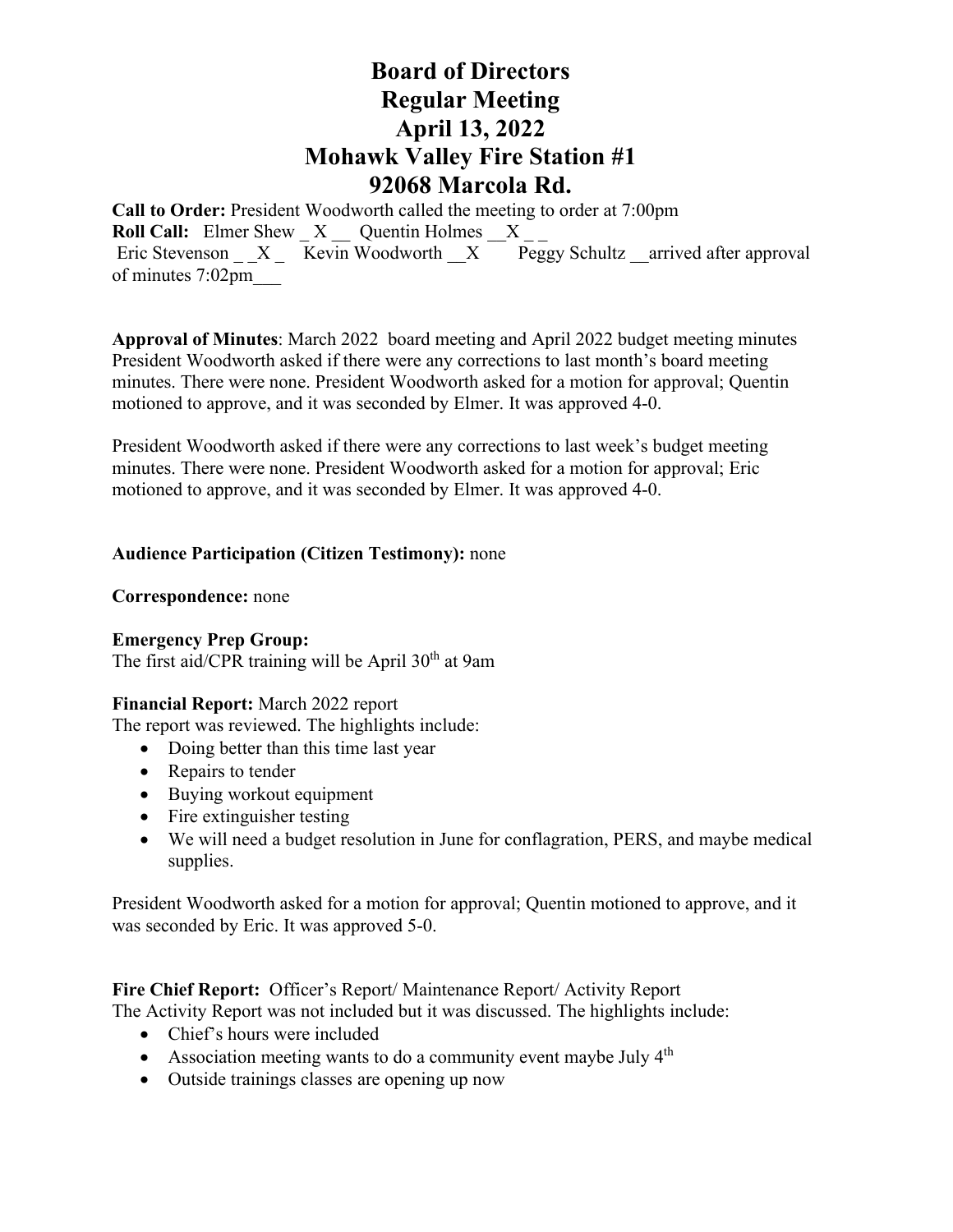## **Maintenance Report**

The Maintenance Report discussion included:

- Tender repair
- Engine and ladder pump testing next week
- Ongoing issue with  $1470 it$  will go to the shop hopefully under warranty
- Work on parking lot light
- Also looking at recommendation of our third party tire inspection. We on working on a solution to replace the 8 tires.

Quentin asked about the miles on the suburban. It has about 52,000. He also asked about testing the fire extinguisher. It is recertified every year.

### **Old Business**:

1. Grants

We submitted the AFG for staffing and should hear by September. We are ahead of schedule with the seismic grant, we paid permits and just waiting on the county.

- 2. COVID 19 Update None
- 3. Project Updates

Seismic work was talked about in grants. The refurbish brush rig is probably going to happen after the first of the year. Quentin asked who through; it is through Casacade in Medford

4. Training Tower

It is on hold until we hear about the EWEB property but the neighbors were supportive but they are worried about how it will impact their pets.

5. Reader Board

We have to decide on going for bigger grants for other projects or try for the smaller grant of the reader board. Discussion on who could help with the reader board; quotes are high but refurbish isn't that much; could schedule for 23-24 budget year. It was decided to hold off on the reader board.

### **New Business:**

1. Budget

The committee approved the budget. We will publish it to the public and public comment can happen in May. We can adopt the budget in May.

2. Policy Up-Date (Conflagration Pay)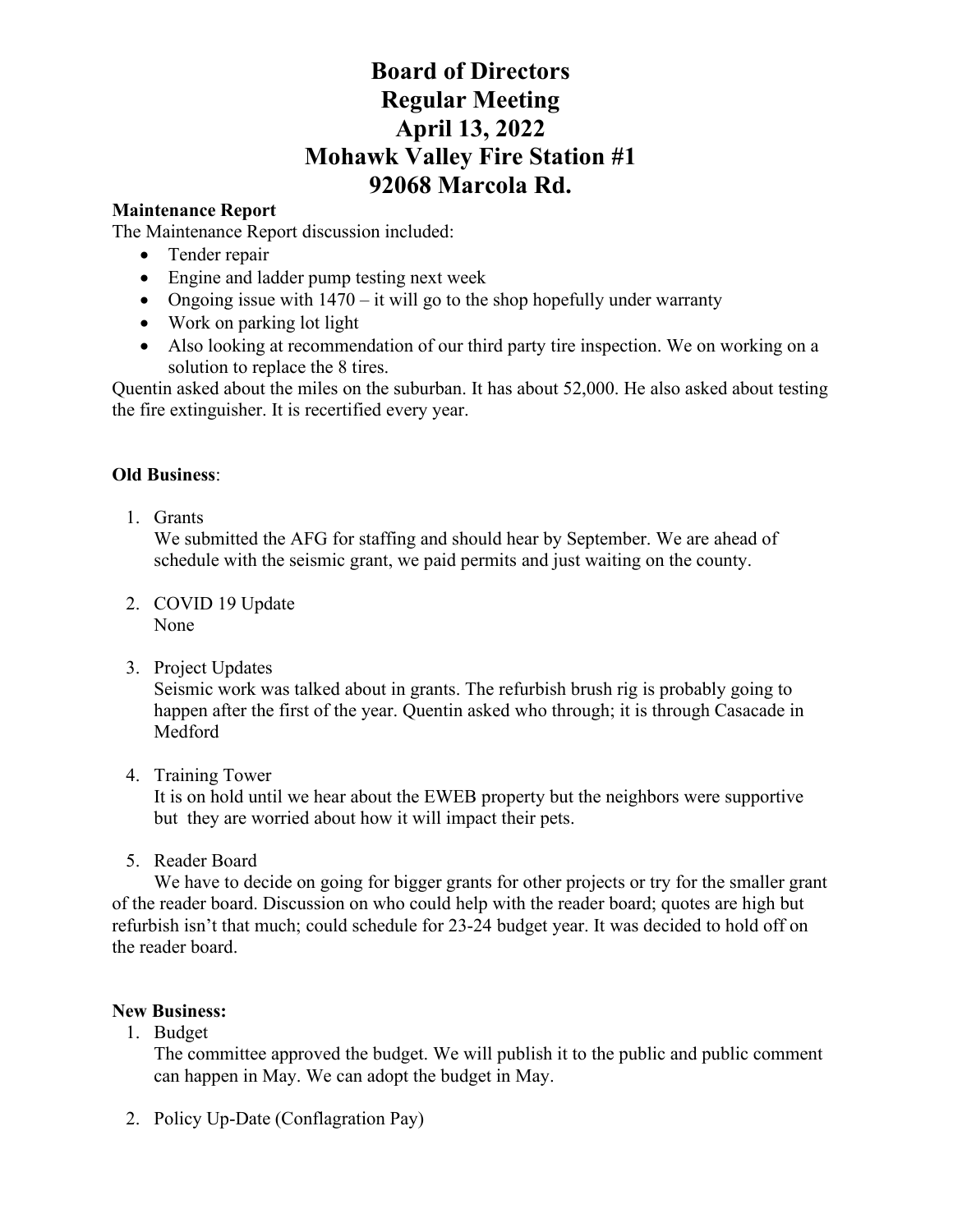The state follows a certain pay scale or wants a policy in place. We need to clearly state what a work week is and adjust pay rate for conflagration deployment. We have to distinguish between volunteer and paid staff. There was talk about changing the wording to something along the lines of the week doesn't start over if they get deployed twice in one week. We will reword and look at the policies again. We want it approved before fire season.

#### 3. Staffing Changes

Chris will be leaving for the Monroe Fire Chief job. His letter of resignation is include in the packet. Patrick will move to maintenance. The position is posted. It closes in May and hoping to test and interview applicants in June. Praise was given to Chris. There was discussion on stuff that Chris bought with his own money and left in the office over the years. He was asked if he was happy with the price offered to him; he was.

President Woodworth asked for a motion for approval to reimburse Chris \$2,000; Quentin motioned to approve, and it was seconded by Peggy. It was approved 5-0.

#### **Items Not on Agenda:**

.

Chief's Review – was decided to put it off.

There was discussion on who is the back up to the chief and knowing the passwords and how to run the systems. It was suggested that a board member be responsible for this. We need to find a Treasurer outline. Discussion of needing a part-time admin assistant but Chief said he is able to handle the work at the moment.

### **Future Meeting Agenda Items:**

#### **Next meeting Budget Meeting May 4, 2022 at 6:30pm if needed Board Meeting May 11, 2022 at 7:00pm**

Adjourn: Adjourned at 8:00pm.

President Woodworth asked for a motion to adjourn; Quentin motioned to approve, and it was seconded by Quentin. It was approved 5-0.

Public comment is invited. Portions of this meeting may be held in executive session as per **ORS 192.660.**

The meeting location is accessible to persons with disabilities. A request for an interpreter for the hearing impaired or for other accommodations for persons with disabilities should be made at least 24 hours before the meeting to **Chief Steven Wallace at 541-933-2907.**